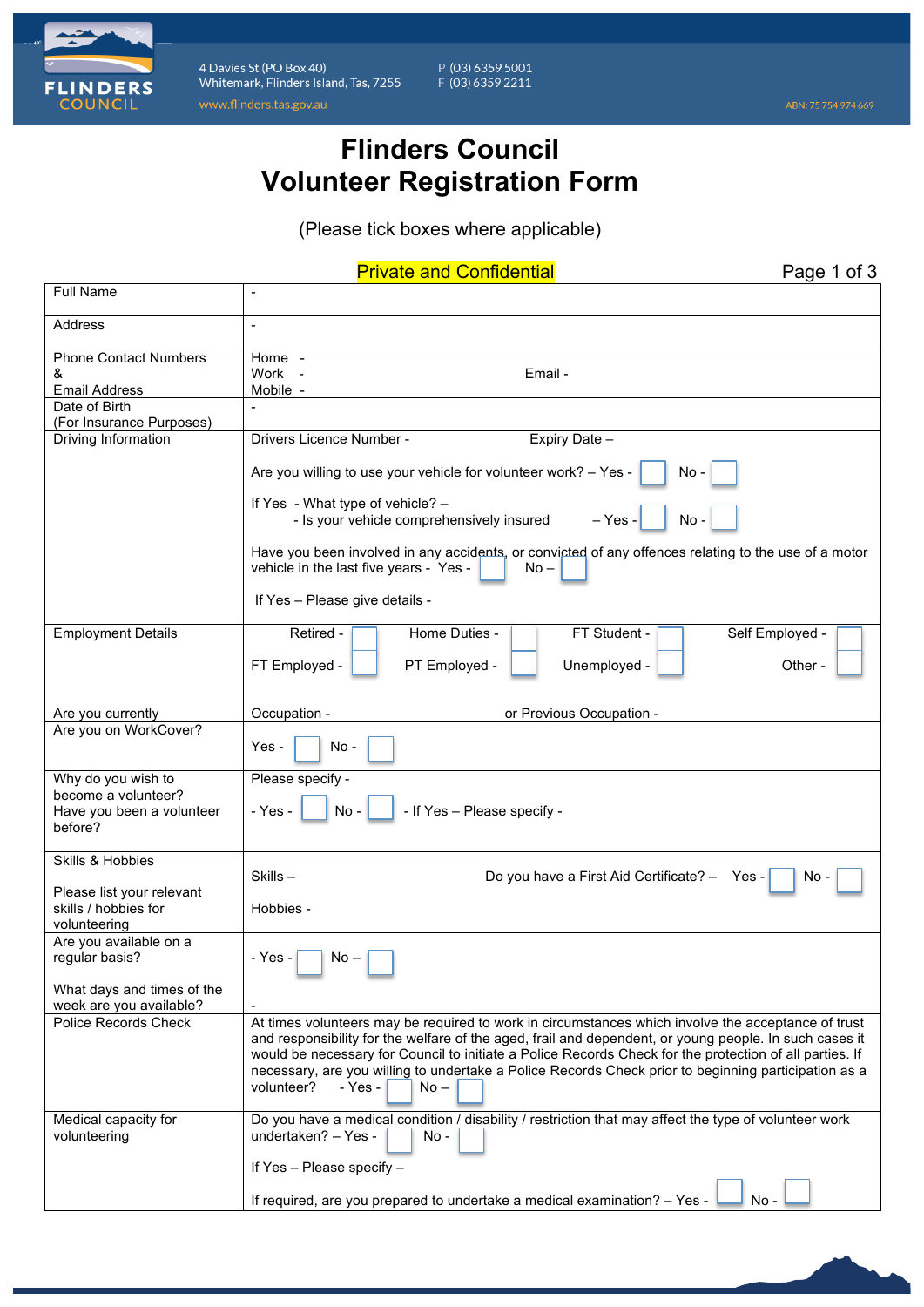

4 Davies St (PO Box 40) Whitemark, Flinders Island, Tas, 7255 www.flinders.tas.gov.au

P (03) 6359 5001 F (03) 6359 2211

Private and Confidential **Private and Confidential** 

| Contact in case of Emergency | - Contact Name -                                                                                                                                                                      | Address -                   |            |  |
|------------------------------|---------------------------------------------------------------------------------------------------------------------------------------------------------------------------------------|-----------------------------|------------|--|
|                              | - Contact Phone Numbers - H -                                                                                                                                                         | W -                         | Mobile $-$ |  |
|                              | - Relationship to volunteer -                                                                                                                                                         |                             |            |  |
| Flinders Volunteer Handbook  | have received and read the Flinders Councils Volunteer Handbook, and understand all the<br>information contained in it.<br>Note - Leave this section blank if you have not attended a |                             |            |  |
|                              |                                                                                                                                                                                       |                             |            |  |
|                              | <b>Flinders Council</b><br>- Yes -<br>$No -$                                                                                                                                          | Volunteer Safety Induction. |            |  |

In completing this form, you will be providing "personal information" as such it will treated in accordance with the *Privacy Act 1988 (Commonwealth)* and the *Personal Information Protection Act 2004 (Tasmania)*. Flinders Council is collecting personal information for the purpose of registering you to be a volunteer. The information will only be used for the purpose it was collected and will not be disclosed to any other organisation unless required to do so by law.

| <b>Volunteer Declaration</b>                                                                                                                                                                                                                                                                                                                                                                                                                                                                                                                                                                                                                                                                                                                                                                                                                                                                                                                                                                 |               |          |  |  |  |  |  |
|----------------------------------------------------------------------------------------------------------------------------------------------------------------------------------------------------------------------------------------------------------------------------------------------------------------------------------------------------------------------------------------------------------------------------------------------------------------------------------------------------------------------------------------------------------------------------------------------------------------------------------------------------------------------------------------------------------------------------------------------------------------------------------------------------------------------------------------------------------------------------------------------------------------------------------------------------------------------------------------------|---------------|----------|--|--|--|--|--|
| As a volunteer, I understand that I will be working on behalf of Flinders Council without remuneration, for its business of<br>supplying services to its local community. I also understand that in doing so I am subject to Flinders Council's Code of Conduct.<br>I also have obligations under current Tasmanian law and Flinders Council Policies and Procedures. In adhering to Flinders<br>Council's Policies and Procedures, I will endeavour at all times to;                                                                                                                                                                                                                                                                                                                                                                                                                                                                                                                        |               |          |  |  |  |  |  |
| Take reasonable steps for my own safety and that of others that may be affected by my work with all care, skill and diligence;<br>$\bullet$<br>Use personal protective equipment in accordance with the established safe work practices of Flinders Council;<br>$\bullet$<br>Ensure that I am not, by the consumption of alcohol or drugs in such a state as to endanger myself or others;<br>$\bullet$<br>Report any matter, of which I may have concern, to the volunteer supervisor/coordinator;<br>$\bullet$<br>Immediately report any accidents/injuries or near misses that involve me or others as soon as practicable to the volunteer<br>$\bullet$<br>supervisor/coordinator.<br>Work only within the scope of work and limitations that have been set and outlined to me specifically by a Flinders Council<br>$\bullet$<br>Volunteer Supervisor/Coordinator.<br>Keep confidential any information that I may be privy to in the course of my volunteer work for Flinders Council. |               |          |  |  |  |  |  |
| I also acknowledge that Flinders Council, through its volunteer supervisor/Co coordinator, may immediately terminate my services<br>at any time for any breaches of its Code of Conduct, Policies or Procedures. I also accept that all of the information I have<br>supplied on this Form is true and correct.                                                                                                                                                                                                                                                                                                                                                                                                                                                                                                                                                                                                                                                                              |               |          |  |  |  |  |  |
| Name of Volunteer (Print) -                                                                                                                                                                                                                                                                                                                                                                                                                                                                                                                                                                                                                                                                                                                                                                                                                                                                                                                                                                  | Signed -      | Date -   |  |  |  |  |  |
| Name of Witness - (Print) -                                                                                                                                                                                                                                                                                                                                                                                                                                                                                                                                                                                                                                                                                                                                                                                                                                                                                                                                                                  | Signed -      | Date $-$ |  |  |  |  |  |
| Note – Submission of this Application Form does not guarantee acceptance. Flinders Council reserves the right to accept or<br>reject Applications without explanation. Applicants will be formally notified of their Application's acceptance or rejection.                                                                                                                                                                                                                                                                                                                                                                                                                                                                                                                                                                                                                                                                                                                                  |               |          |  |  |  |  |  |
| Office use only                                                                                                                                                                                                                                                                                                                                                                                                                                                                                                                                                                                                                                                                                                                                                                                                                                                                                                                                                                              |               |          |  |  |  |  |  |
| <b>OH&amp;S Induction</b><br>Date-                                                                                                                                                                                                                                                                                                                                                                                                                                                                                                                                                                                                                                                                                                                                                                                                                                                                                                                                                           | Inducted by - | Signed - |  |  |  |  |  |
| Registration Approval Date -                                                                                                                                                                                                                                                                                                                                                                                                                                                                                                                                                                                                                                                                                                                                                                                                                                                                                                                                                                 | Approved by - | Signed - |  |  |  |  |  |